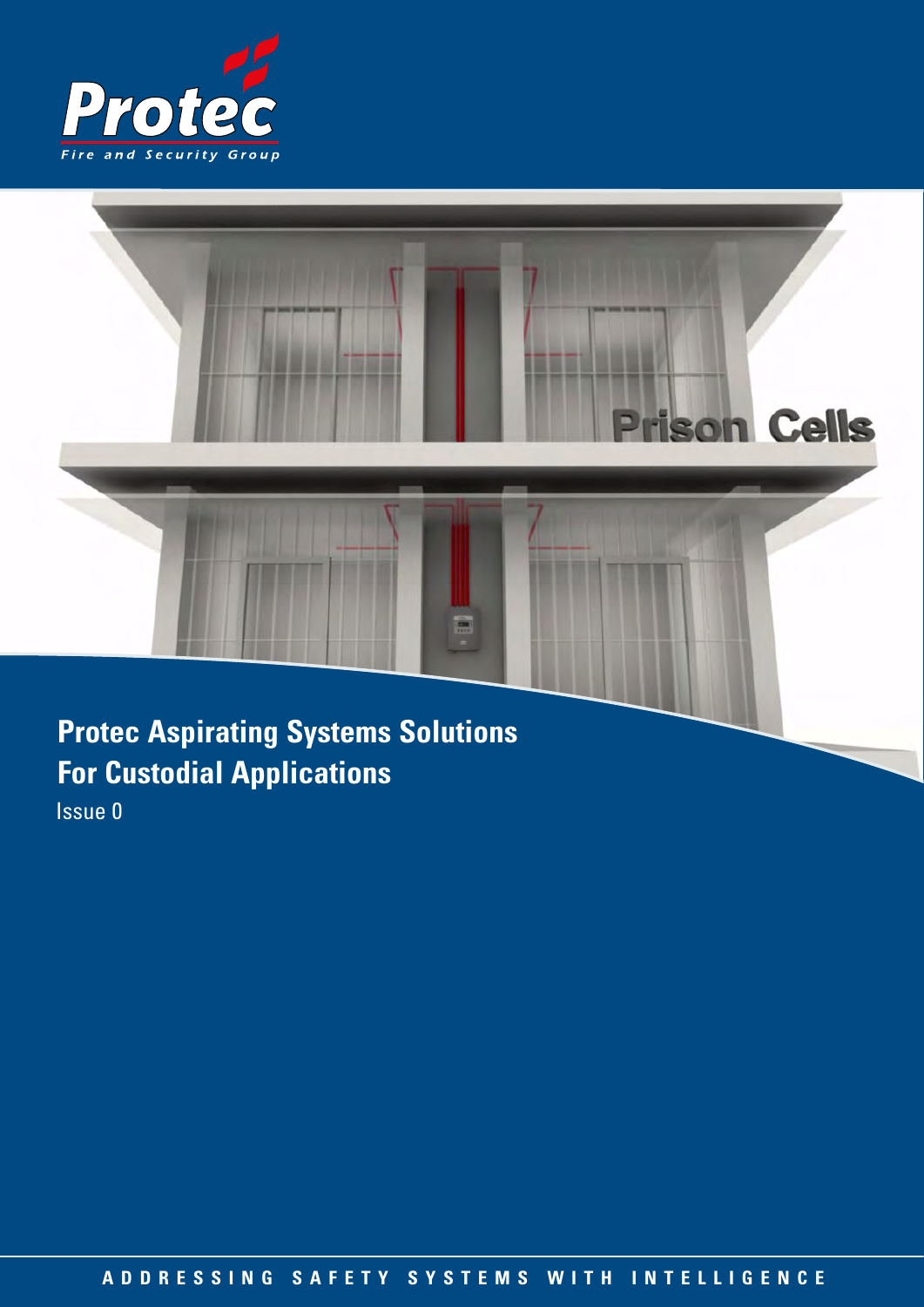

## **Protec Aspirating Systems - Custodial Applications**

Protec provides a number of aspirating detectors together with many bespoke ancillary components for different solutions, for various prison/custodial applications. Compliance with UK MOJ specification requirements provides a challenge to all manufacturers, a challenge which Protec have risen to and excelled at. For more information on Protec aspirating systems please visit www.protec.co.uk

# General Capability



- Complete Site-wide Fire Alarm Systems
- Various In-Cell Fire Detection Solutions
- In-cell High Pressure Watermist Systems
- General Alarm & Affray Alarm Systems
- Cell Call Systems
- Perimeter Security Induction Lighting
- Perimeter Intruder Detection Systems
- CCTV Systems and System Integration
- Voice Evacuation & Public Address Systems
- Disabled Refuge & Fire Telephone Systems
- Ancillary & Tamper Alarms

# Major Reference Projects



Custodial buildings have been a significant part of the Protec UK business for many years. This has generated revenues in excess of around £100M and encompasses many Fire Alarm and ancillary systems in approximately 100 UK sites.

From this UK success, Protec has expanded sales in this sector to several other countries, including Spain, USA, and New Zealand.

In many of these completed projects, Protec manufactured aspirating detection systems have proven to be reliable solutions, within various areas of these challenging applications.

# Applications Within Custodial Buildings



- Police Station Custody Suite Cells and Circulation Areas
- Prison Cells (approx. 15,000 cells)
- Prison Wing/Landing Atria
- Workshops
- **Libraries**
- **Gymnasiums**
- Secure and General Ceiling Voids
- Plantrooms
- **IT Facilities**
- Skills Centres
- Security Control Centres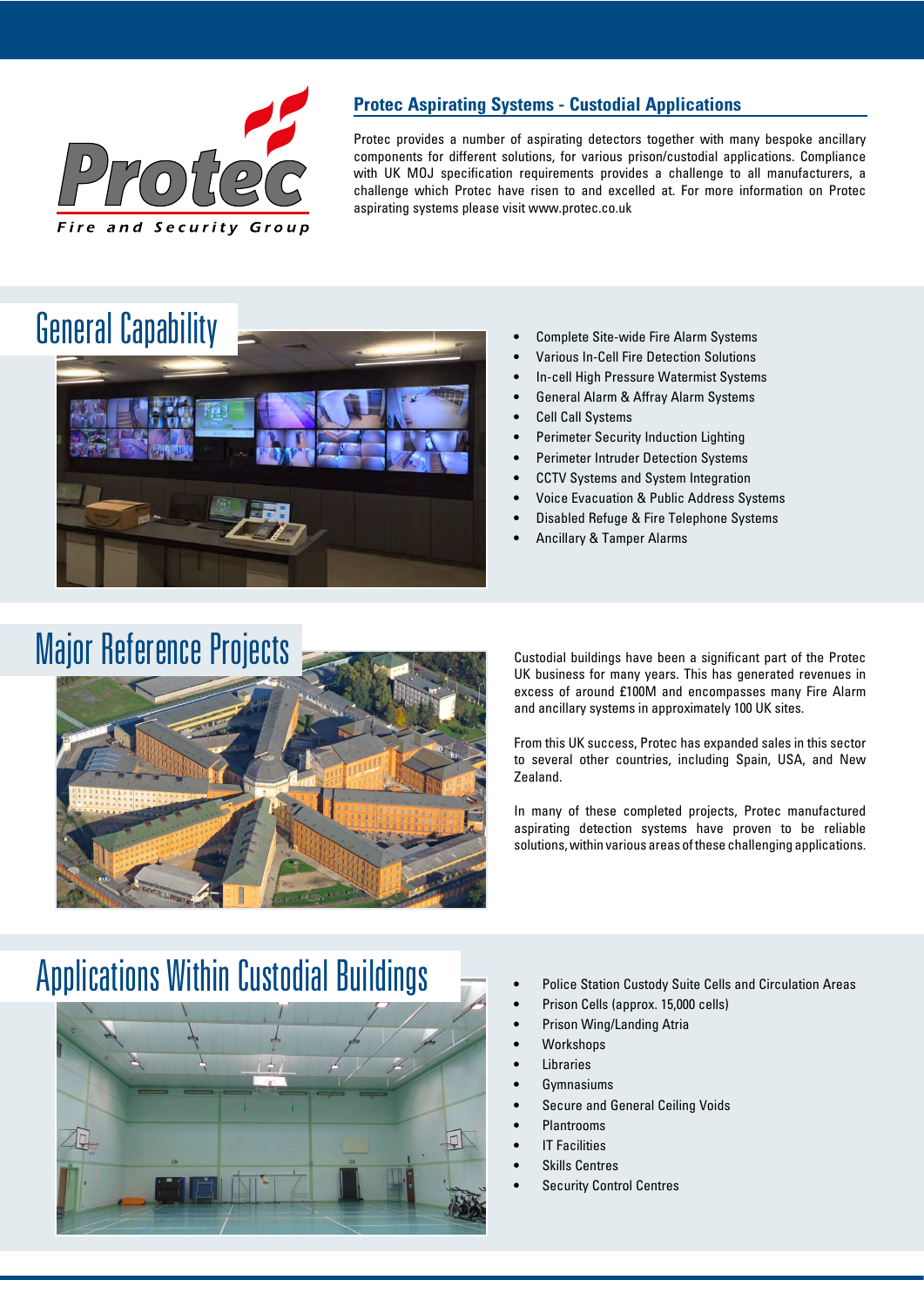### **UK Ministry of Justice (MOJ) - Cell fire detection system fire testing**

Protec provides multiple options for in-cell detection systems including, enhanced point type multi-sensor detectors, anti-ligature smoke detectors, wireless smoke detectors and ProPoint Plus aspirating detectors.

A critical requirement of the UK MOJ specification STD-ESPEC-038 for in-cell detection is the ability to reliably detect actual fires and reject unwanted alarms signals.

This can be a difficult ask for most optical only aspirating smoke detectors. However Protec has a simple solution for this, ProPoint Plus is the only multi-sensor aspirating detector for in-cell detection.

ProPoint Plus aspirating detectors employ a specific algorithm (Prison Mode), which includes inputs from an Optical smoke sensor, CO sensor and Heat Element. In comparison testing with other manufacturers solutions, ProPoint Plus proved to be very successful.

Alarm response to actual fires, together with the rejection of unwanted alarms from direct cigarette smoke, passive cigarette smoke, 'E' cigarette smoke and steam, ensure minimum nuisance alarms.

### **In Cell-Detection using ProPoint Plus and a range of complimentary accessories**

Protec ProPoint Plus aspirating smoke detectors contain up to four separate smoke sensors to individually identify alarms from up to four different cells.

Each aspirating detector is installed in a secure area allowing any maintenance works to be carried out without requiring access to the custodial area. Alternatively, if this is not possible each ProPoint Plus can be supplied in a secure enclosure.

Protec in-line sampling pipe filters located in serviceable areas should be installed to prevent excessive dust from reaching the aspirating detector and thereby reducing maintenance.



pipe filter

ProPoint Plus In-Line sampling



In-cell sampling point

The Protec in-cell secure sampling point is fully compliant with NOMS anti-ligature requirements and is detachable from its base to assist cleaning and general maintenance.

A range of secure (anti-ligature) sampling pipe protective truckings including right angle and flat sections are available to assist with the practicalities of some installation problems.

V0 rated flexible 25mm diameter sampling pipe can assist in often difficult pipe routes for cell applications. Additionally, this option reduces installation risk as generally no glued bends and pipe joints are required.



Straight in-cell sampling pipe containment



Flexible sampling pipe

#### **Wing/Landing atria detection using Cirrus CCD and Cirrus HYBRID aspirating fire & smoke detectors**

Angled in-cell sampling pipe containment

Protec Cirrus HYBRID Aspirating Fire & Smoke detectors provide early warning of fire threats and resilience to unwanted false alarms for Wing atria and other high ceiling areas in prison/custodial applications.

Other applications for Cirrus HYBRID detectors include libraries, chapels, gymnasiums, secure ceiling voids and IT rooms.

Cirrus CCD is a harsh environment aspirating 'fire' detector and can be used in many applications including dusty workshops, fabrication rooms and areas where damp and condensation are prevalent.







Cirrus CCD Cirrus HYBRID HIT Hole Identification Tag

Hole Identification Tags (HIT's) are recommended for high ceiling applications to identify where and what size each sampling hole is and reduce dust loading at each sampling point.